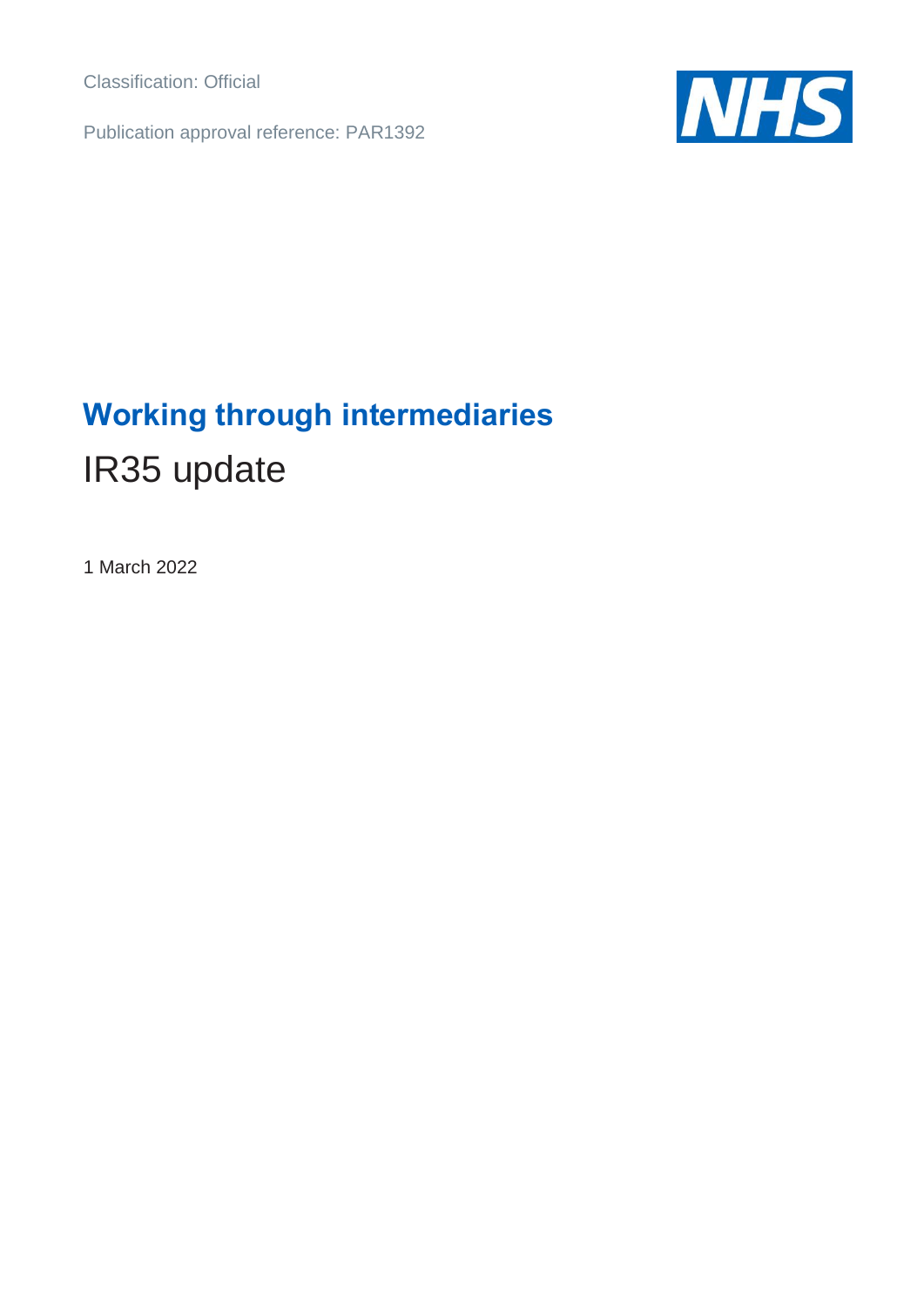#### About this document

This document relates to Her Majesty's Revenue and Customs' (HMRC) rules surrounding off-payroll working, commonly known as IR35. The rules were previously updated by HMRC in April 2017. This document has been updated to reflect changes that came into force on 6 April 2021.

### **Background**

IR35 applies to individuals who provide services through an intermediary, such as a personal service company. The purpose of these HMRC rules is to ensure that individuals who provide these services are paying the correct amount of tax, and in particular that individuals who are employed, as distinct from self-employed, are taxed appropriately.

NHS England and NHS Improvement has sought to support NHS providers by offering advice to ensure that everyone working throughout the service pays the correct amount of tax to reflect their individual status, and address where tax is being incorrectly paid.

## The IR35 rule change from 6 April 2017

From 6 April 2017, tax rules changed so that the task of determining whether or not IR35 applies shifted from the intermediary to 'public authorities' (which includes all NHS providers). As 'fee payers' under the rules, public authorities are required to deduct tax and national insurance at source where IR35 applies.

NHS providers should note that this rule change does not alter the substantive question of whether IR35 applies to an individual.

The off-payroll working rules changed on 6 April 2021 and are applied differently. From this date all public authorities, and medium or large-sized clients, will be responsible for deciding the employment status of workers (sometimes known as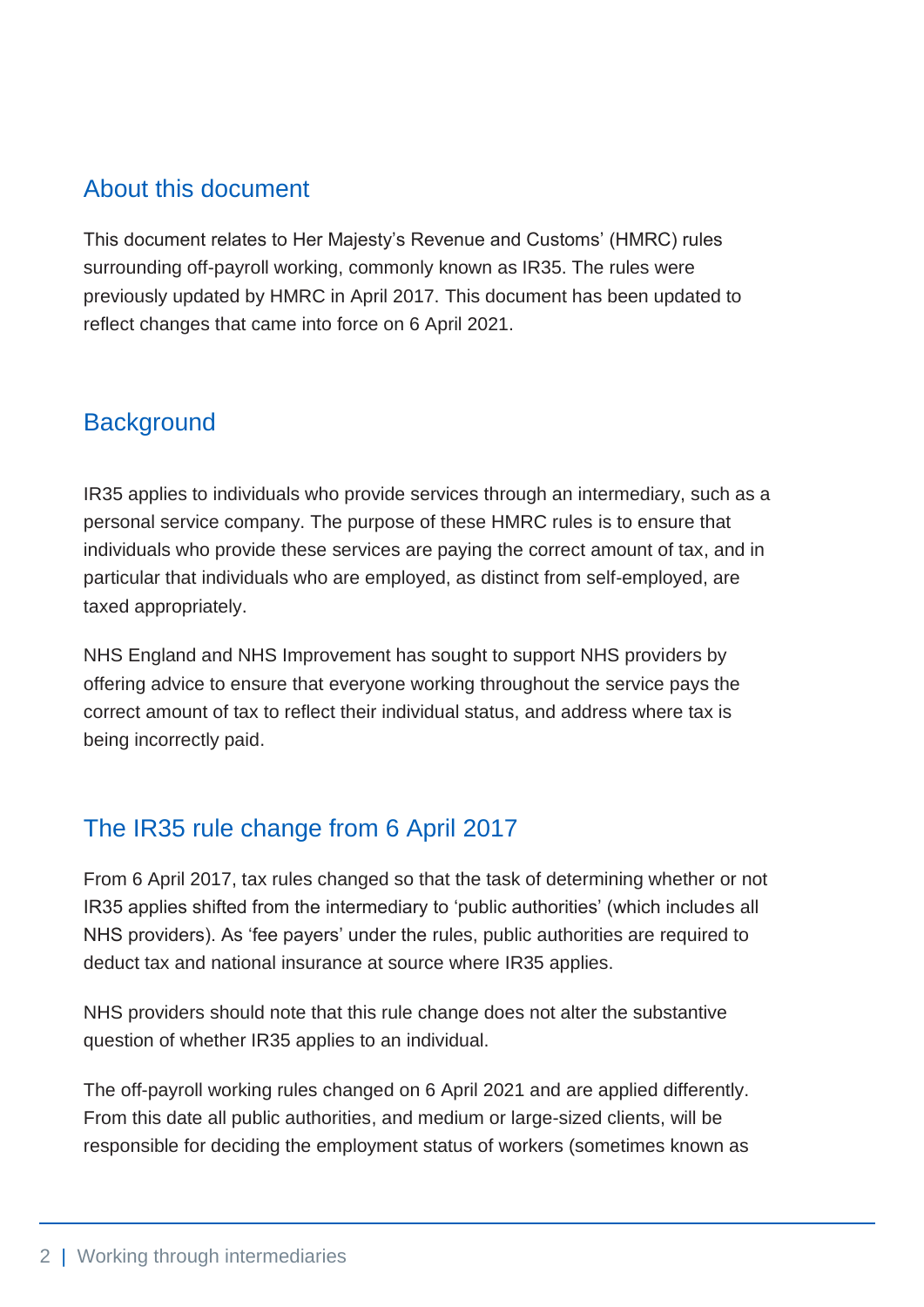contractors). Previously an intermediary such as a contractor or an agency could do this on behalf of the public authority.

#### Updated guidance to NHS providers

The introduction of the rules has made it clear that an assessment of whether or not IR35 applies should be carried out in a fact-specific way; that is, it should be applied on a case-by-case basis, rather than by a broader classification of roles. Therefore, NHS providers, and all others categorised as public authorities, will need to consider whether an individual in their particular situation is self-employed when they determine the application of the IR35 rules in that case. This consideration must be conducted fairly, accurately, and consider all relevant factors, including representations which may be provided by the individual.

HMRC has provided a tool to help determine whether an individual should be considered employed for tax purposes. The tool does not negate the necessity for careful case-by-case scrutiny. The link to the tool is: [www.gov.uk/guidance/check](http://www.gov.uk/guidance/check-employment-status-for-tax)[employment-status-for-tax.](http://www.gov.uk/guidance/check-employment-status-for-tax)

We recognise this rule change has substantial administrative implications for providers. It is expected that all providers comply in full with their obligations by ensuring that all locum, agency, and bank staff are taxed appropriately following a proper analysis of the individual's circumstances.

Failure to comply with the updated legislation in relation to IR35, and failure to correctly assess the worker contract and/or notify the third-party agency of determination, could result in providers being liable to pay the equivalent PAYE deductions to HMRC. In addition, inaccurate assessments of individual circumstances could lead to unnecessary cost, time, and expense. With regards to personal service companies, NHS England and NHS Improvement recognises that NHS providers may contract with individuals through such entities.

Finally, NHS England and NHS Improvement cannot provide advice on individual cases and providers should seek independent advice where they consider this necessary and/or appropriate to resolve issues that may arise on consideration of specific cases.